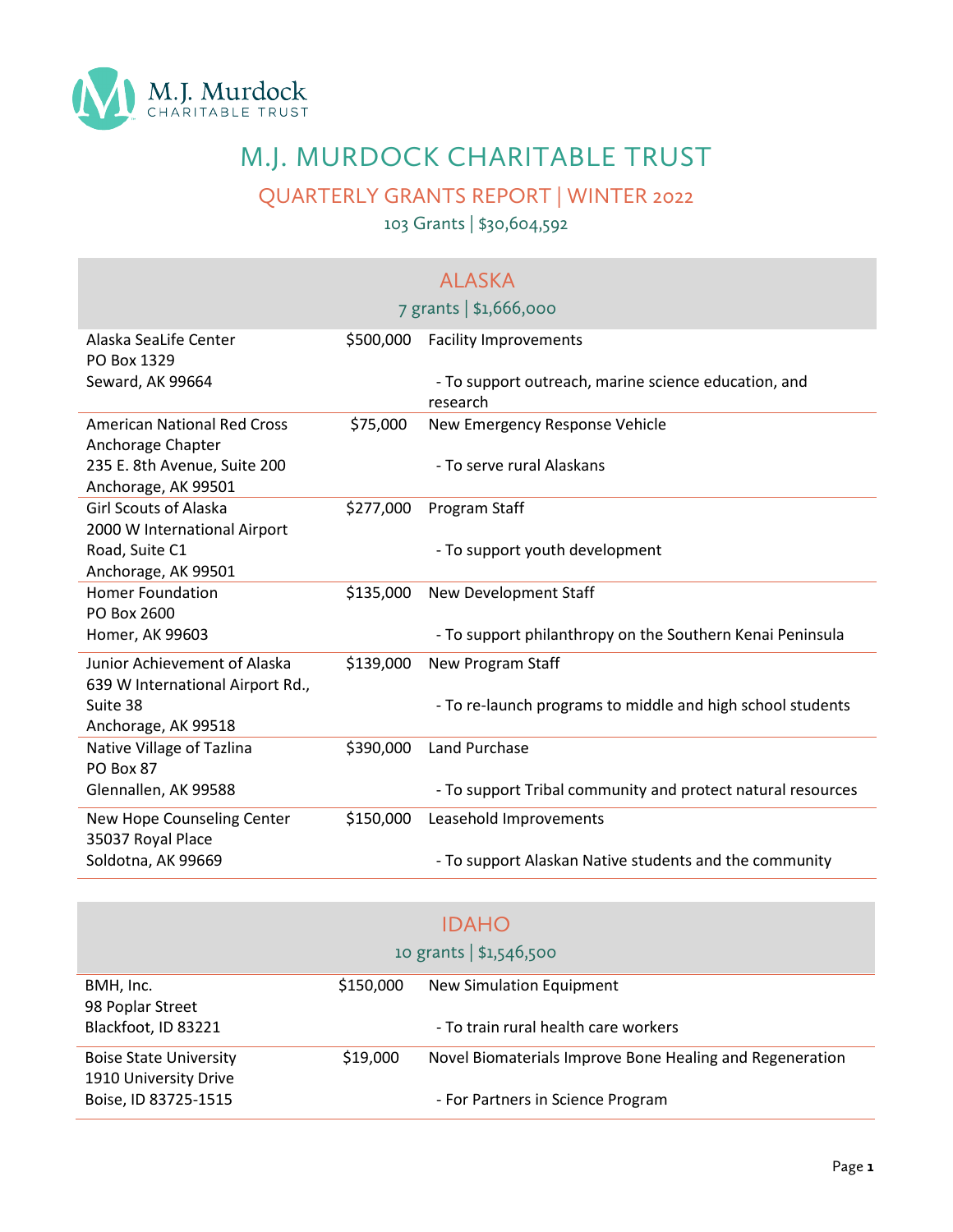| <b>Boise State University</b>    | \$19,000  | Mitigating Impacts of Alfalfa Harvest Practices on Short-Eared |
|----------------------------------|-----------|----------------------------------------------------------------|
| 1910 University Drive            |           | <b>Owl Survival</b>                                            |
| Boise, ID 83725-1515             |           |                                                                |
|                                  |           | - For Partners in Science Program                              |
| <b>Cascade Medical Center</b>    | \$125,000 | Purchase Refurbished and Upgraded CT Scanner                   |
| PO Box 1330                      |           |                                                                |
| Cascade, ID 83611                |           | - To serve rural patients                                      |
| Idaho State University           | \$19,000  | Gene Expression Changes in Response to Hic1 and Hic2 Loss of   |
| 921 S 8th Avenue                 |           | <b>Function During Craniofacial Development</b>                |
| Pocatello, ID 83209              |           |                                                                |
|                                  |           | - For Partners in Science Program                              |
| Idaho State University           | \$19,000  | Expression of Steroid Synthesizing Enzymes in Regulating Sex   |
| 921 S 8th Avenue                 |           | Differences and Sex Change in a Hermaphroditic Fish            |
| Pocatello, ID 83209              |           |                                                                |
|                                  |           | - For Partners in Science Program                              |
| Intermountain District Church of | \$300,000 | <b>Facility Improvements</b>                                   |
| the Nazarene, Inc.               |           |                                                                |
| 55 SW 5th Avenue, Suite 100      |           | - To enhance user experience and increase accessibility        |
| Meridian, ID 83642               |           |                                                                |
| <b>LEAP Charities</b>            | \$210,000 | New Development Staff                                          |
| 1220 S Vista Avenue              |           |                                                                |
| Boise, ID 83705                  |           | - To support refugees and other vulnerable populations         |
| Moscow High School               | \$10,000  | <b>Electronics Lab</b>                                         |
| 402 East 5th Street              |           |                                                                |
| Moscow, ID 83843                 |           | - For Partners in Science Supplemental Program                 |
| Windrider Institute              | \$675,000 | Program Support                                                |
| PO Box 1640                      |           |                                                                |
| Eagle, ID 83616                  |           | - To curate and provide visual media for the next generation   |

|                                                                                  |           | <b>MONTANA</b>                                                                                              |
|----------------------------------------------------------------------------------|-----------|-------------------------------------------------------------------------------------------------------------|
|                                                                                  |           | 11 grants $  $1,850,000$                                                                                    |
| <b>Florence Crittenton</b><br>901 N Harris St.                                   | \$188,500 | New Program Staff                                                                                           |
| <b>Helena, MT 59601</b>                                                          |           | - To expand mental health services                                                                          |
| <b>Billings Christian School Education</b><br>Foundation                         | \$350,000 | <b>New Facility Construction</b>                                                                            |
| 4519 Grand Ave<br>Billings, MT 59106                                             |           | - To increase student services                                                                              |
| Carroll College<br>1601 N Benton Avenue                                          | \$59,000  | Leading Through Change Special Initiative                                                                   |
| Helena, MT 59625-0001                                                            |           | - For research and planning of Health and Law Partnerships                                                  |
| Frenchtown High School<br>17620 Frenchtown Frontage Road<br>Frenchtown, MT 59834 | \$10,000  | Biomagnification on the Clark Fork River: The Effects of the<br>Smurfit-Stone Paper Mill on a Montana River |
|                                                                                  |           | - For Partners in Science Supplemental Program                                                              |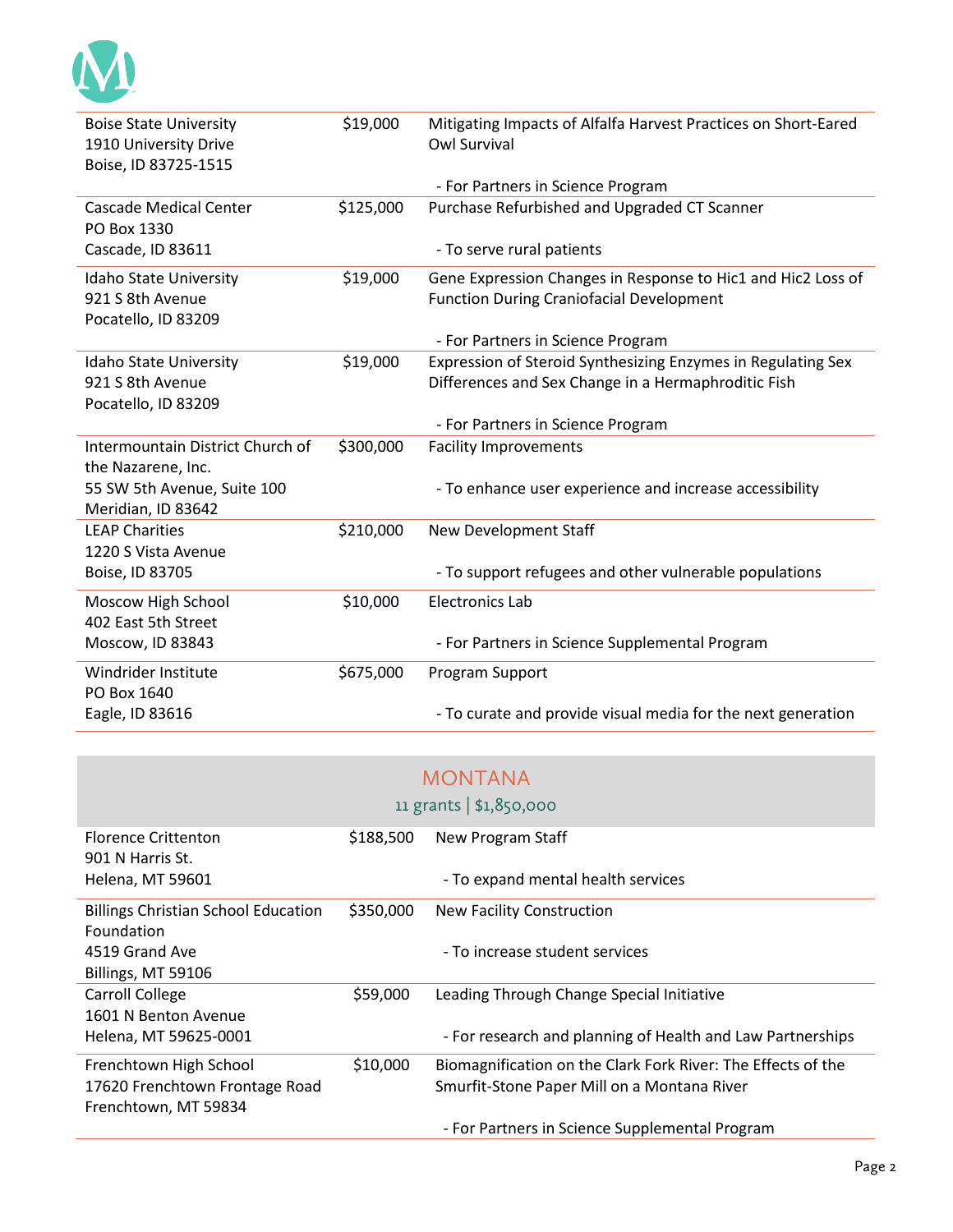| <b>HRDC District IX</b>                | \$750,000 | <b>Facility Construction</b>                                |
|----------------------------------------|-----------|-------------------------------------------------------------|
| 32 South Tracy Avenue                  |           |                                                             |
| Bozeman, MT 59715                      |           | - To serve people with unmet food needs                     |
| Intermountain Opera Association        | \$187,500 | New Development Staff                                       |
| of Bozeman                             |           |                                                             |
| PO Box 37                              |           | - To support programs and education                         |
| Bozeman, MT 59771                      |           |                                                             |
| <b>International Traditional Games</b> | \$57,500  | New Program Staff                                           |
| Society                                |           |                                                             |
| <b>PO Box 535</b>                      |           | - To increase services to Native youth                      |
| Great Falls, MT 59403                  |           |                                                             |
| Montana Outdoor Science School         | \$190,500 | New Development Staff                                       |
| <b>PO Box 502</b>                      |           |                                                             |
| Bozeman, MT 59771                      |           | - To expand educational opportunities in rural Montana      |
| University of Montana                  | \$19,000  | Participatory GIS and Citizen Science Techniques to Improve |
| 32 Campus Drive                        |           | <b>Statewide Land Cover Mapping</b>                         |
| Missoula, MT 59812                     |           |                                                             |
|                                        |           | - For Partners in Science Program                           |
| University of Montana                  | \$19,000  | River Spatiotemporal Inorganic Carbon Variability: Sample   |
| 32 Campus Drive                        |           | Analysis and Data Processing                                |
| Missoula, MT 59812                     |           |                                                             |
|                                        |           | - For Partners in Science Program                           |
| University of Montana                  | \$19,000  | CLICKED: Chemical Learning Inspired by Crystallographic     |
| 32 Campus Drive                        |           | Knowledge, Experiences, and Discovery                       |
| Missoula, MT 59812                     |           |                                                             |
|                                        |           | - For Partners in Science Program                           |

|                                                                 |           | OREGON                                                            |
|-----------------------------------------------------------------|-----------|-------------------------------------------------------------------|
|                                                                 |           | 31 grants   \$12,513,000                                          |
| African Road<br>13500 SW 72nd Ave., Suite 205                   | \$206,000 | New Development Staff                                             |
| <b>Tigard, OR 97223</b>                                         |           | - To increase investment in East African community<br>development |
| <b>Basin Youth for Christ</b><br><b>PO Box 557</b>              | \$47,500  | New Equipment                                                     |
| Malin, OR 97632                                                 |           | - To serve rural youth and community                              |
| <b>Bridge Meadows</b><br>8502 N Wayland Avenue                  | \$350,000 | <b>New Facility Construction</b>                                  |
| Portland, OR 97203                                              |           | - To support children in foster care                              |
| <b>Catholic Charities of Oregon</b><br>2740 SE Powell Boulevard | \$750,000 | <b>New Facility</b>                                               |
| Portland, OR 97202                                              |           | - To serve vulnerable populations                                 |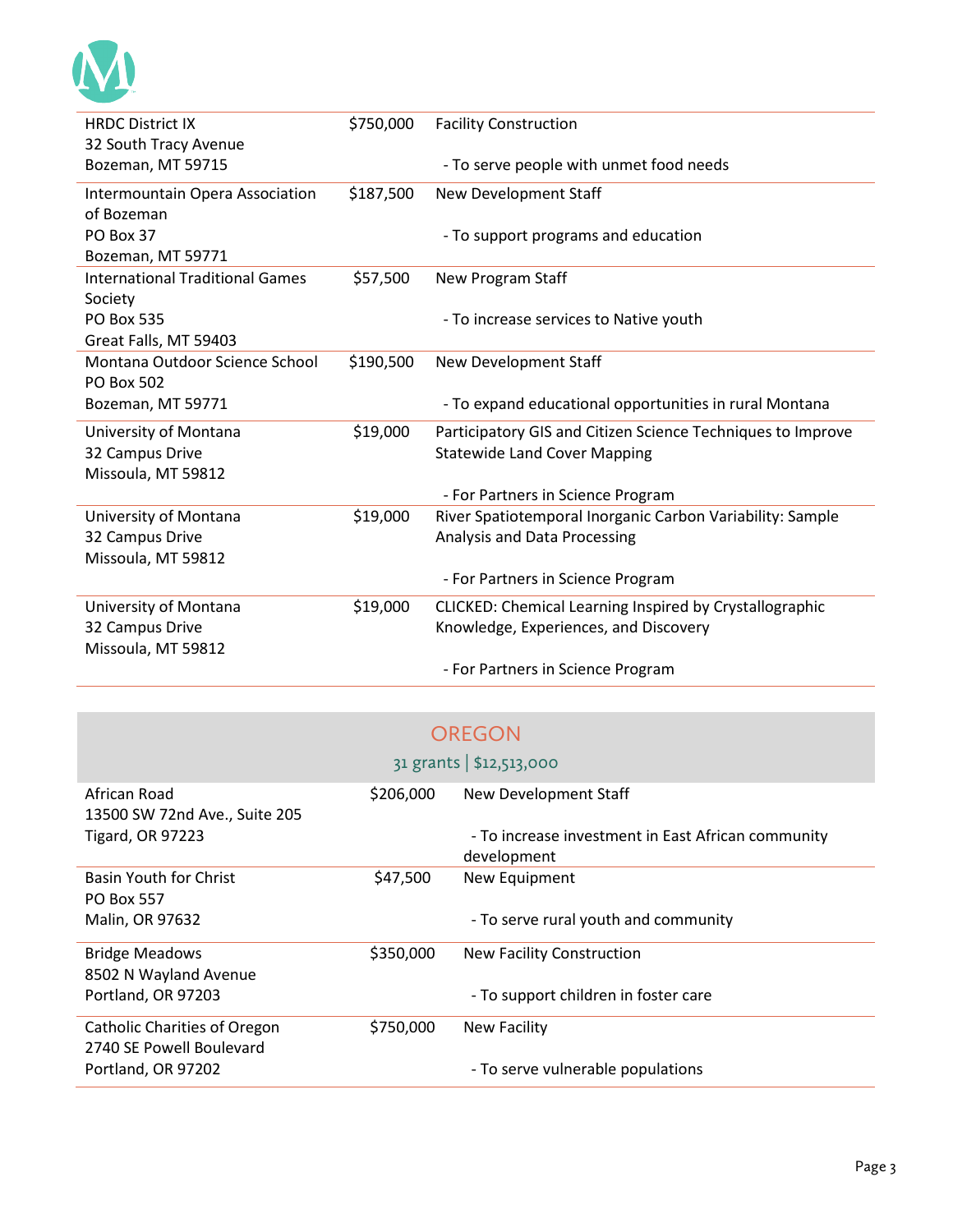| <b>Community Cycling Center</b>         | \$182,000   | New Program Staff                                                 |
|-----------------------------------------|-------------|-------------------------------------------------------------------|
| 1700 NE Alberta Street                  |             |                                                                   |
| Portland, OR 97211                      |             | - To expand access to cycling                                     |
| FoodCorps                               | \$236,000   | New Technology and Staff                                          |
| 1140 SE 7th Ave, Suite 110              |             |                                                                   |
| Portland, OR 97214                      |             | - To expand community access to healthy food                      |
| Friends of Hopewell House               | \$500,000   | <b>Facility Renovation</b>                                        |
| 6164 SW Capitol Highway                 |             |                                                                   |
| Portland, OR 97239                      |             | - To provide hospice care and bereavement support                 |
| George Fox University                   | \$450,000   | <b>New Staff</b>                                                  |
| 414 N Meridian Street                   |             |                                                                   |
| Newberg, OR 97132-2697                  |             | - To expand teacher and leadership training                       |
| Hand2Mouth                              | \$125,500   | New Program Staff                                                 |
| 3121 S. Moody, Suite 105, Box 11        |             |                                                                   |
| Portland, OR 97239-4505                 |             | - To increase services                                            |
| <b>Healing Reins Therapeutic Riding</b> | \$242,500   | <b>Facility Construction</b>                                      |
| Center                                  |             |                                                                   |
| PO Box 5593                             |             | - To serve individuals and families                               |
| Bend, OR 97702                          |             |                                                                   |
| <b>High Desert Museum</b>               | \$289,000   | Program Expansion                                                 |
| 59800 S Highway 97                      |             |                                                                   |
| Bend, OR 97702                          |             | - To strengthen visitor experience and engagement                 |
| In Mulieribus                           | \$91,000    | <b>New Executive Director</b>                                     |
| PO 6374                                 |             |                                                                   |
| Portland, OR 97228                      |             | - To support choral performing arts                               |
| Latino Network                          | \$1,500,000 | <b>Facility Construction</b>                                      |
| 410 NE 18th Ave                         |             |                                                                   |
| Portland, OR 97232                      |             | - To serve Latino youth, families, and communities                |
| LifeWorks NW                            | \$308,000   | New Data Analysis Staff                                           |
| 5415 SW Westgate Dr.                    |             |                                                                   |
| Portland, OR 97221                      |             | - To improve mental health services                               |
| Linfield University                     | \$1,600,000 | <b>New Facility</b>                                               |
| 900 SE Baker Street                     |             |                                                                   |
| McMinnville, OR 97128-6894              |             | - To support natural and applied science teaching and<br>research |
| Market Project                          | \$276,000   | New Development Staff                                             |
| 818 SW Third Ave, #1415                 |             |                                                                   |
| Portland, OR 97204                      |             | - To serve trauma and trafficking survivors                       |
| Mid-Columbia Health Foundation          | \$500,000   | Linear Accelerator                                                |
| 1700 E 19th Street                      |             |                                                                   |
| The Dalles, OR 97058                    |             | - To serve rural patients                                         |
|                                         |             |                                                                   |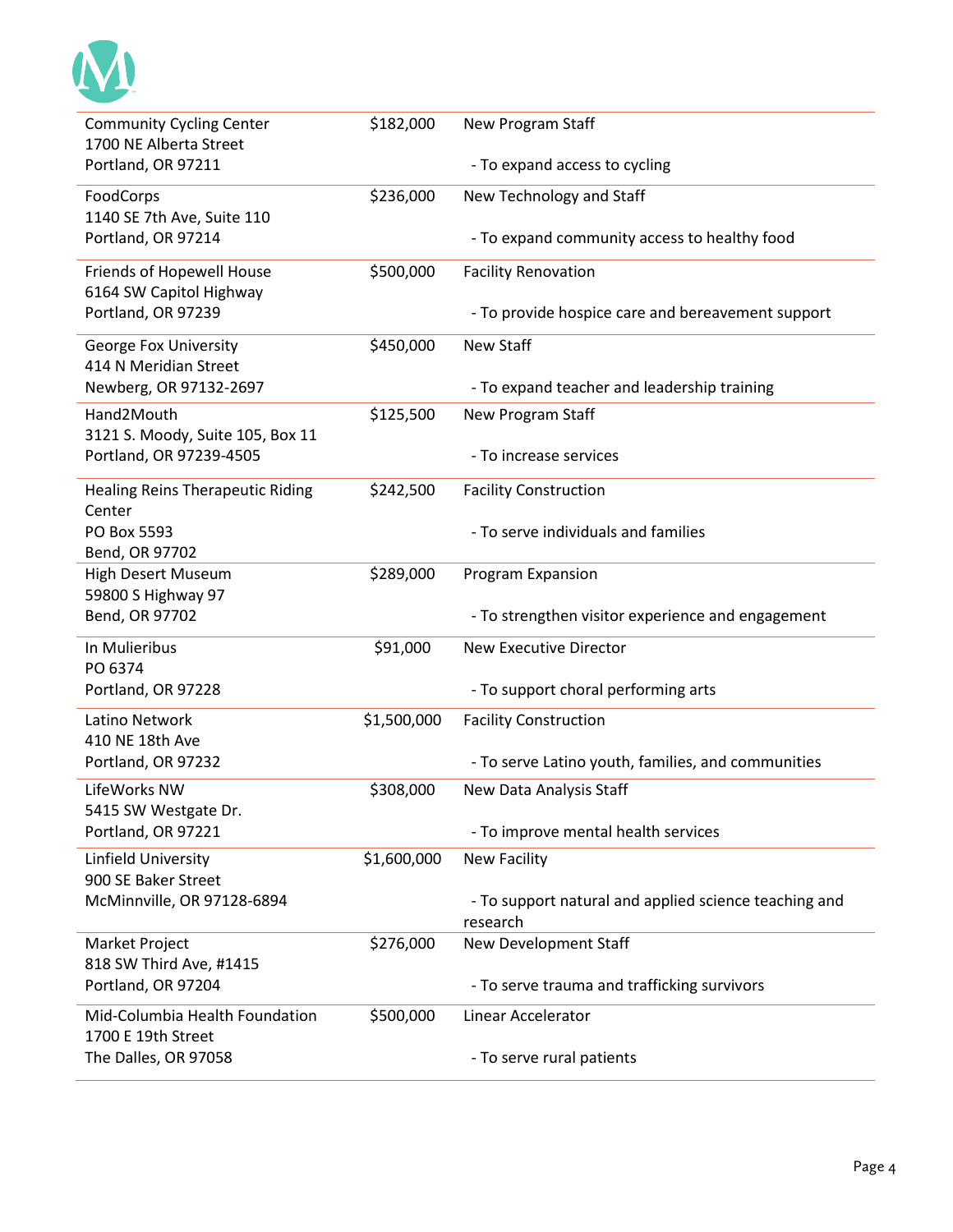| <b>Mosaic Medical</b><br>600 SW Columbia Street, Suite 6150         | \$350,000   | <b>New Construction</b>                                                                            |
|---------------------------------------------------------------------|-------------|----------------------------------------------------------------------------------------------------|
| Bend, OR 97702                                                      |             | - To serve rural patients                                                                          |
| Northwest Outward Bound School<br>2130 N. Kilpatrick Street, #17359 | \$431,000   | New Program Staff                                                                                  |
| Portland, OR 97217                                                  |             | - To expand access to outdoor youth experiences                                                    |
| Northwest Youth Corps<br>2621 Augusta Street                        | \$107,500   | New Technology                                                                                     |
| Eugene, OR 97403                                                    |             | - To expand outdoor young adult programming                                                        |
| Northwest Youth Corps<br>2621 Augusta Street                        | \$324,000   | New Program Staff                                                                                  |
| Eugene, OR 97403                                                    |             | - To expand outdoor young adult programming                                                        |
| Oregon Coast Aquarium                                               | \$975,000   | <b>New Exhibits</b>                                                                                |
| 2820 SE Ferry Slip Road<br>Newport, OR 97365-5259                   |             | - To support marine conservation and education                                                     |
| Oregon Food Bank, Inc.<br>7900 NE 33rd Drive                        | \$1,200,000 | Renovation of Key Facilities                                                                       |
| Portland, OR 97211-1918                                             |             | - To improve services in strategic regional areas                                                  |
| Oregon Health and Science<br>University                             | \$19,000    | microRNA Regulation of Anti-viral Signaling During G-<br>Herpesvirus Infection                     |
| 3181 SW Sam Jackson Park Road                                       |             |                                                                                                    |
| Portland, OR 97239                                                  |             | - For Partners in Science Program                                                                  |
| <b>Oregon State University</b><br>312 Kerr Administration Building  | \$19,000    | Flow Synthesis of Organotin Clusters                                                               |
| Corvallis, OR 97331-2128                                            |             | - For Partners in Science Program                                                                  |
| <b>Reed College</b><br>3203 SE Woodstock Boulevard                  | \$70,000    | Structural Investigation of Metal-Ion Import by<br>Pathogenic Bacteria via an ATP Binding Cassette |
| Portland, OR 97202-8199                                             |             | Transporter                                                                                        |
|                                                                     |             | - For Murdock College Research Program for Natural                                                 |
|                                                                     |             | <b>Sciences - Physical Sciences</b>                                                                |
| <b>Reed College</b>                                                 | \$70,000    | Identifying the Causes and Consequences of Variation in                                            |
| 3203 SE Woodstock Boulevard                                         |             | Spontaneous Mutation Rates Within and Between                                                      |
| Portland, OR 97202-8199                                             |             | Species                                                                                            |
|                                                                     |             | - For Murdock College Research Program for Natural<br>Sciences - Life Sciences                     |
| Rose Haven                                                          | \$450,000   | Leasehold Improvements                                                                             |
| PO Box 10405                                                        |             |                                                                                                    |
| Portland, OR 97296                                                  |             | - To serve women and children experiencing                                                         |
|                                                                     |             | homelessness and poverty                                                                           |
| University of Oregon                                                | \$19,000    | <b>Comparing Calibration Techniques of Solar Monitoring</b>                                        |
| 1720 E 13th Avenue, Suite 410<br>Eugene, OR 97403-2253              |             | Sensors                                                                                            |
|                                                                     |             | - For Partners in Science Program                                                                  |
|                                                                     |             |                                                                                                    |

M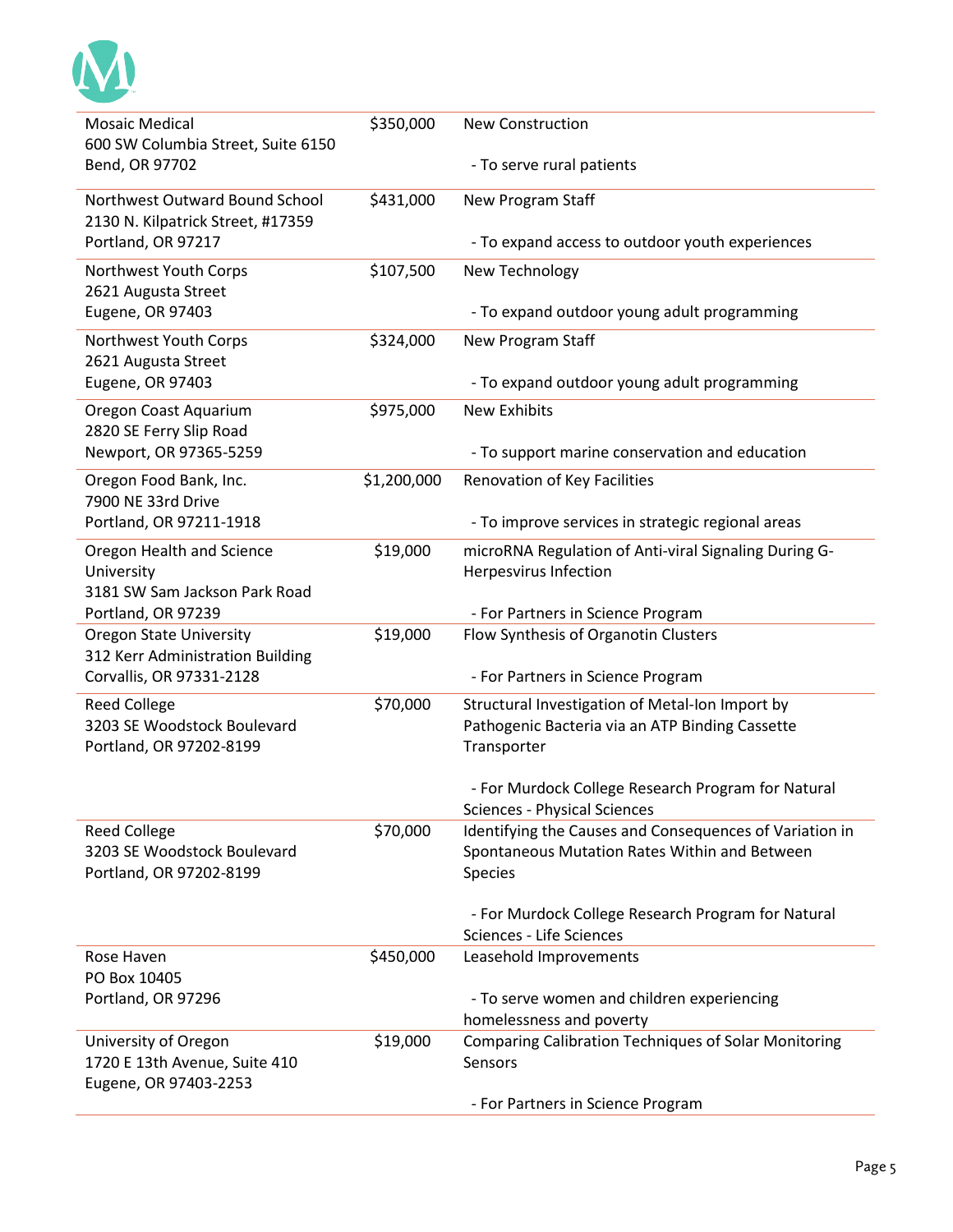

| Western University of Health | \$673,000 | <b>Facility Renovation and Equipment</b>                |
|------------------------------|-----------|---------------------------------------------------------|
| <b>Sciences</b>              |           |                                                         |
| 200 Mullins Drive            |           | - To train doctors of physical therapy and occupational |
| Lebanon, OR 97335            |           | therapy                                                 |
| Wildlife Safari              | \$152,000 | <b>Facility Construction</b>                            |
| PO Box 1600                  |           |                                                         |
| Winston, OR 97496            |           | - To support endangered species breeding and research   |

|                                                                 |           | <b>WASHINGTON</b>                                                                                                |
|-----------------------------------------------------------------|-----------|------------------------------------------------------------------------------------------------------------------|
|                                                                 |           | 38 grants   \$9,010,592                                                                                          |
| <b>Alliance for Education</b><br>509 Olive Way, Suite 500       | \$254,000 | New Program Staff                                                                                                |
| Seattle, WA 98101                                               |           | - To enhance services for underserved students                                                                   |
| Asia Pacific Cultural Center<br>4851 South Tacoma Way           | \$500,000 | Leasehold Improvements                                                                                           |
| Tacoma, WA 98409-4446                                           |           | - To increase services to the community                                                                          |
| Bainbridge Artisan Resource<br>Network                          | \$196,500 | New Development Staff                                                                                            |
| 8890 Three Tree Lane<br>Bainbridge Island, WA 98110             |           | - To support artistic practice and education for all ages                                                        |
| <b>Battle Ground Healthcare</b><br>11117 NE 189th St, Suite 216 | \$166,000 | New Development Staff                                                                                            |
| Battle Ground, WA 98604                                         |           | - To serve underserved patients                                                                                  |
| Camp Solomon Schechter<br>117 E Louisa Street, Suite 110        | \$371,000 | <b>New Staff</b>                                                                                                 |
| Seattle, WA 98102                                               |           | - To enhance camper experience and increase camp<br>usage                                                        |
| <b>City Fruit</b><br>3417 Evanston Ave N, Suite 210             | \$178,000 | <b>New Program Staff</b>                                                                                         |
| Seattle, WA 98103                                               |           | - To provide community outreach to address food<br>insecurity                                                    |
| Columbia River High School<br>800 NW 99th Street                | \$10,000  | Investigating Microclimates, Species Interactions, and<br>Ecosystem Sustainability in the Field and in Classroom |
| Vancouver, WA 98665                                             |           | Model Systems                                                                                                    |
|                                                                 |           | - For Partners in Science Supplemental Program                                                                   |
| <b>Community Youth Services</b><br>711 State Avenue NE          | \$279,000 | <b>Facility Renovation</b>                                                                                       |
| Olympia, WA 98506                                               |           | - To serve youth and families in crisis                                                                          |
| Congregations for the Homeless<br>515 116th Ave NE, Suite 150   | \$750,000 | <b>New Construction</b>                                                                                          |
| Bellevue, WA 98004                                              |           | - To expand services to the vulnerable                                                                           |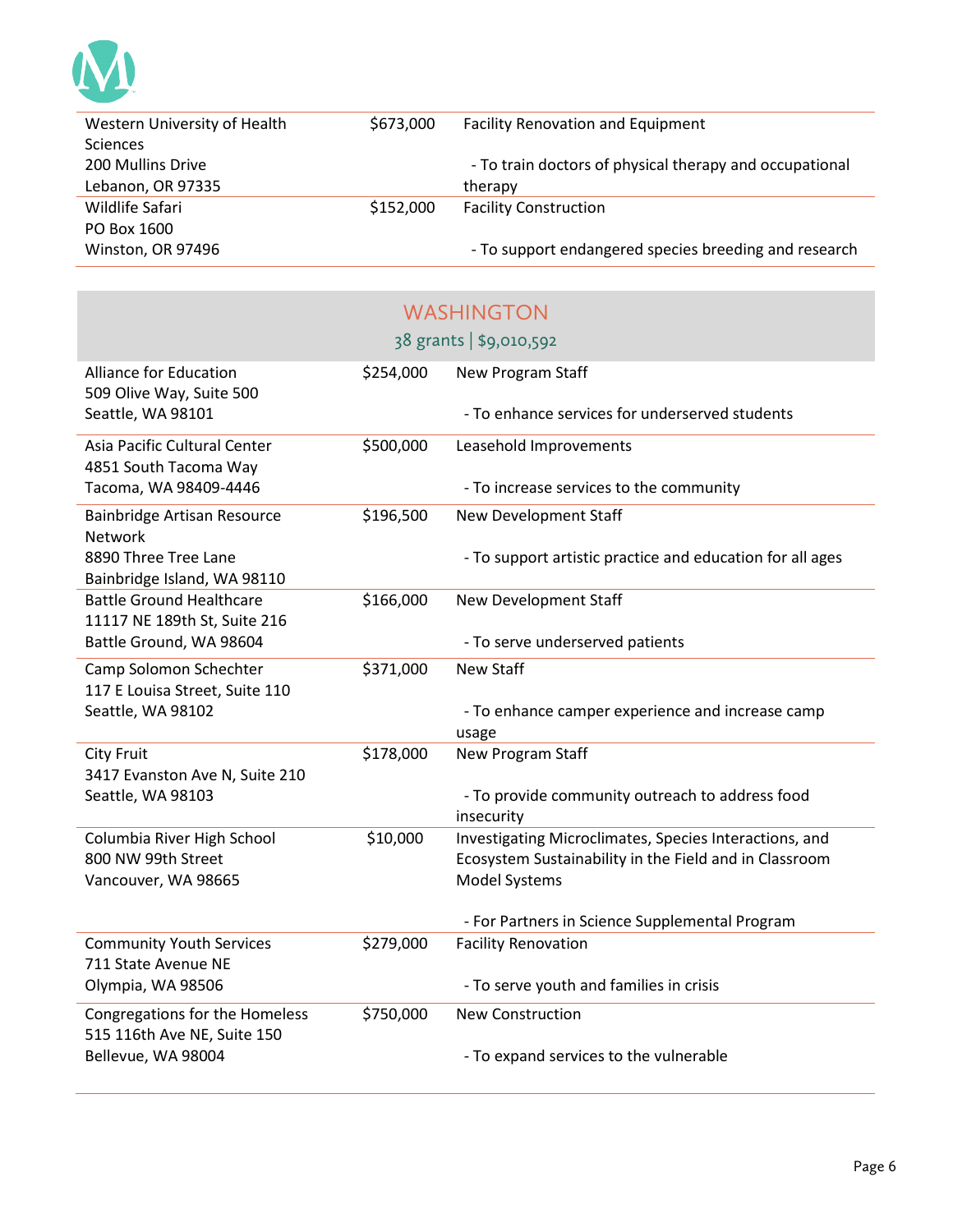

| <b>Crisis Connections</b>                                           | \$191,500   | New Development Staff                                                     |
|---------------------------------------------------------------------|-------------|---------------------------------------------------------------------------|
| 2901 3rd Avenue, Suite 100                                          |             |                                                                           |
| Seattle, WA 98121                                                   |             | - To support mental health services                                       |
| <b>Fire Mountain Arts Council</b><br><b>PO Box 781</b>              | \$275,000   | <b>Theater Renovation</b>                                                 |
| Morton, WA 98356                                                    |             | - To provide arts programming in rural Washington                         |
| <b>Foundation for Tacoma Students</b><br>919 South 9th St           | \$160,000   | New Development Staff                                                     |
| Tacoma, WA 98405                                                    |             | - To support student success programs                                     |
| Friday Harbor High School                                           | \$10,000    | Implications of Ocean Acidification and Deoxygenation for                 |
| 45 Blair Avenue                                                     |             | Plankton in Friday Harbor, Salish Sea                                     |
| Friday Harbor, WA 98250                                             |             |                                                                           |
|                                                                     |             | - For Partners in Science Supplemental Program                            |
| <b>Friends of Waterfront Seattle</b><br>PO Box 21272                | \$1,000,000 | Downtown Shoreline Construction                                           |
| Seattle, WA 98111                                                   |             | - To improve community access and public space                            |
| <b>Great Peninsula Conservancy</b><br>423 Pacific Avenue, Suite 300 | \$171,500   | New Program Staff                                                         |
| Bremerton, WA 98337                                                 |             | - To expand conservation efforts                                          |
| HealthPoint<br>955 Powell Avenue SW                                 | \$338,000   | Leasehold Clinic Renovation                                               |
| Renton, WA 98057                                                    |             | - To serve patients from low-income and underserved                       |
|                                                                     |             | communities                                                               |
| HopeCentral<br>3826 S Othello Street                                | \$240,500   | New Behavioral Health Staff                                               |
| Seattle, WA 98118                                                   |             | - To serve patients from low-income and underserved                       |
|                                                                     |             | communities                                                               |
| <b>Innovative Services NW</b><br>9414 NE Fourth Plain Road          | \$104,000   | <b>Facility Renovation</b>                                                |
| Vancouver, WA 98662                                                 |             | - To expand programs for low-income children                              |
| Innovia Foundation<br>421 W Riverside Avenue, Suite 606             | \$445,500   | New Engagement Staff                                                      |
| Spokane, WA 99201                                                   |             | - To strengthen rural and Native American tribal<br>community involvement |
| Kamiakin High School                                                | \$10,000    | Our Diverse Shrubsteppe: An Ecology Unit Featuring                        |
| 600 N Arthur Street                                                 |             | Authentic Classroom-Based Research Experiences and                        |
| Kennewick, WA 99336                                                 |             | <b>Equitable Instructional Practices</b>                                  |
|                                                                     |             |                                                                           |
|                                                                     |             | - For Partners in Science Supplemental Program                            |
| Make-A-Wish Alaska and<br>Washington                                | \$234,500   | Program Expansion                                                         |
| 811 First Avenue, Suite 620                                         |             | - To increase and enhance volunteer services                              |
| Seattle, WA 98104                                                   |             |                                                                           |
| Northwest Association for Blind                                     | \$322,500   | New Program Staff                                                         |
| <b>Athletes</b>                                                     |             |                                                                           |
| PO Box 61489                                                        |             | - For Idaho expansion                                                     |
| Vancouver, WA 98666                                                 |             |                                                                           |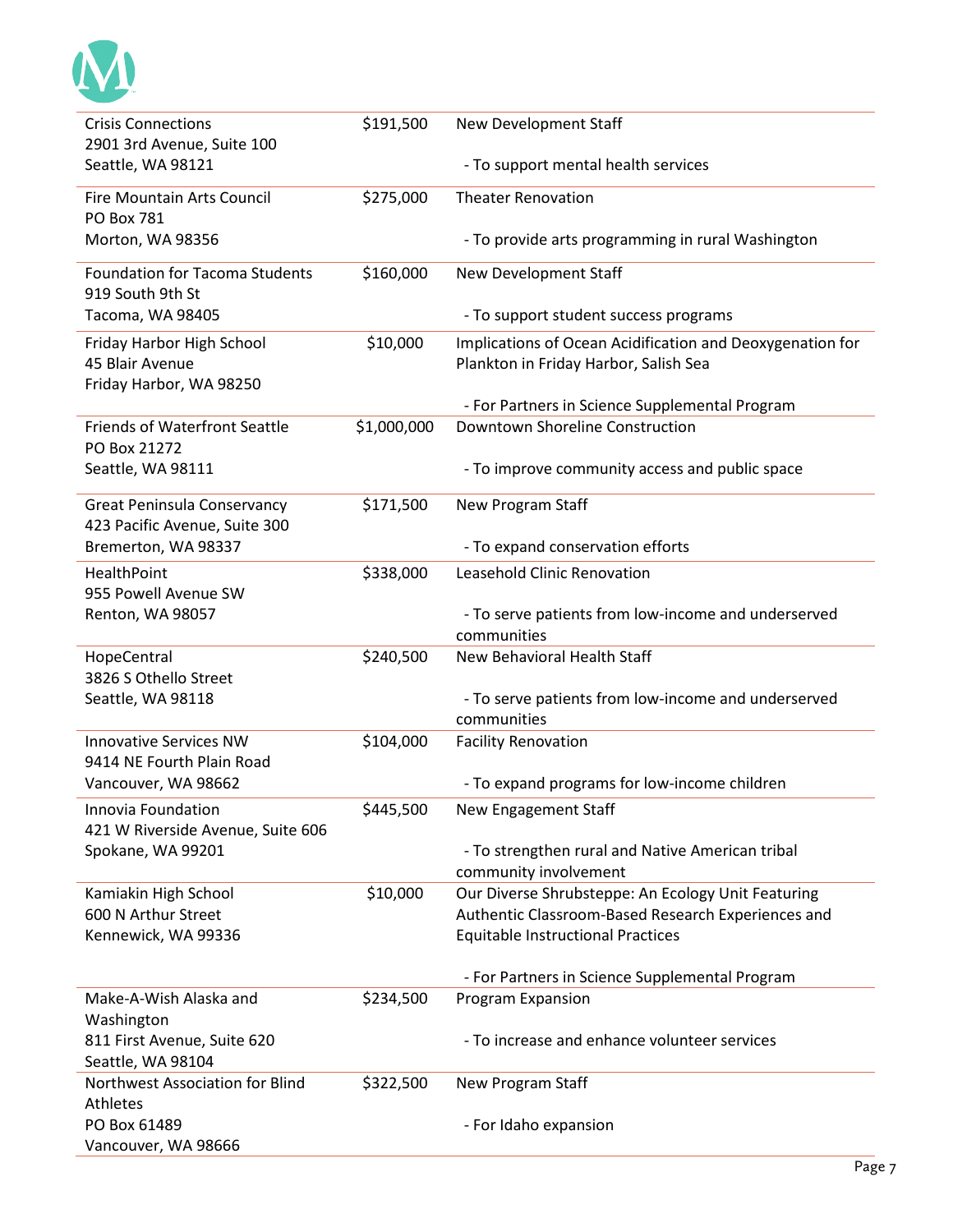

| NW Children's Foundation                       | \$291,500   | New Development Staff                                                                                         |
|------------------------------------------------|-------------|---------------------------------------------------------------------------------------------------------------|
| 2100 24th Ave. S., Suite 320                   |             |                                                                                                               |
| Seattle, WA 98144                              |             | - To support vulnerable children                                                                              |
| Pacific Lutheran University                    | \$69,092    | Contemporary and Historical Dynamics of Snake Fungal                                                          |
| 12180 Park Avenue S                            |             | Disease in the Pacific Northwest                                                                              |
| Tacoma, WA 98447                               |             | - For Murdock College Research Program for Natural                                                            |
|                                                |             | Sciences - Life Sciences                                                                                      |
| Police Activities League of SW                 | \$169,500   | New Development Staff                                                                                         |
| Washington                                     |             |                                                                                                               |
| 605 E. Evergreen Blvd.                         |             | - To promote positive relationships between law                                                               |
| Vancouver, WA 98661                            |             | enforcement and youth                                                                                         |
| Seattle Symphony Orchestra<br>PO Box 21906     | \$1,154,500 | Program Expansion                                                                                             |
| Seattle, WA 98101                              |             | - To deliver performing arts virtually                                                                        |
|                                                |             |                                                                                                               |
| Seattle University<br>PO Box 222000            | \$19,000    | Characterization of Brx0, a Factor Required for Phage<br>Restriction by the Bacterial Bacteriophage Exclusion |
| Seattle, WA 98122-1090                         |             | (BREX) Defense System                                                                                         |
|                                                |             |                                                                                                               |
|                                                |             | - For Partners in Science Program                                                                             |
| Seattle University                             | \$227,000   | <b>RAISE Initiative</b>                                                                                       |
| PO Box 222000                                  |             |                                                                                                               |
| Seattle, WA 98122-1090                         |             | - Characterizing the Tidal Disruption of Inner Galaxy<br><b>Globular Cluster</b>                              |
| Southwest Youth and Family                     | \$204,500   | New Development Staff                                                                                         |
| <b>Services</b>                                |             |                                                                                                               |
| 4555 Delridge Way SW                           |             | - To expand at-risk youth services                                                                            |
| Seattle, WA 98106                              |             |                                                                                                               |
| Three Springs High School<br>12414 S Andrus Rd | \$10,000    | Using Predictive Models to Measure Biodiversity on<br>Needham Hill                                            |
| Cheney, WA 99004                               |             |                                                                                                               |
|                                                |             | For Partners in Science Supplemental Program                                                                  |
| <b>Transformations by Olympic Angels</b>       | \$154,500   | <b>New Staff Case Manager</b>                                                                                 |
| PO Box 654                                     |             |                                                                                                               |
| Port Townsend, WA 98368                        |             | - To expand services to foster care families                                                                  |
| University of Puget Sound                      | \$19,000    | Development of a Nanoparticle Based Lithium Sensor                                                            |
| 1500 N Warner Street, CMB 1015                 |             |                                                                                                               |
| Tacoma, WA 98416                               |             | - For Partners in Science Program                                                                             |
| Valley Cities Behavioral Health Care           | \$113,500   | New Technology                                                                                                |
| 325 W Gowe St.                                 |             |                                                                                                               |
| Kent, WA 98032                                 |             | - To enhance patient services                                                                                 |
| Walla Walla University                         | \$19,000    | Impact of Ocean Acidification on the Predator-Prey                                                            |
| 204 S College Avenue                           |             | Interactions Between an Octopus and an Endangered Prey                                                        |
| College Place, WA 99324                        |             | Species, the Pinto Abalone                                                                                    |
|                                                |             | - For Partners in Science Program                                                                             |